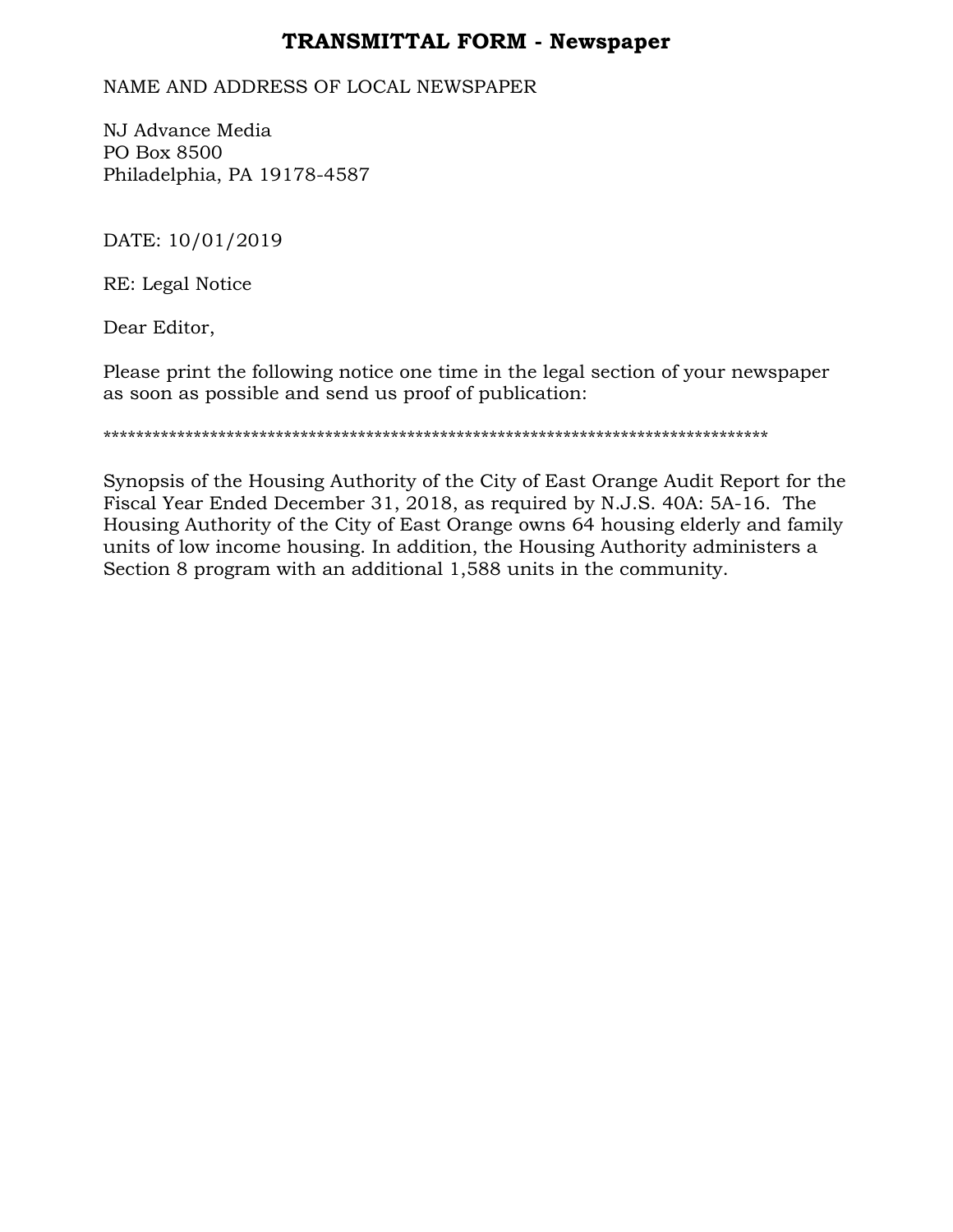## **Housing Authority of the City of East Orange**

Statement of Net Position

|                                  | Year Ended |               |    |               |
|----------------------------------|------------|---------------|----|---------------|
|                                  |            | December-18   |    | December-17   |
| Cash                             | \$         | 5,683,312     | \$ | 2,436,938     |
| <b>Other Current Assets</b>      |            | 2,659,420     |    | 385,176       |
| Capital Assets - Net             |            | 3,381,650     |    | 6,342,326     |
| Mortgage Receivable - Long Term  |            | 4,320,265     |    |               |
| Deferred Outflows                |            | 1,120,515     |    | 875,298       |
| Total Assets                     |            | 17, 165, 162  |    | 10,039,738    |
| Less: Current Liabilities        |            | (420, 334)    |    | (528,008)     |
| Less: Non Current Liabilities    |            | (8, 810, 334) |    | (8, 208, 035) |
| Less: Deferred Inflows           |            | (1,093,495)   |    | (776,588)     |
| Net Position                     | \$         | 6,840,999     | \$ | 527,107       |
|                                  |            |               |    |               |
| Net Investment in Capital Assets | \$         | 3,381,650     | \$ | 6,206,102     |
| Restricted Net Position          |            | 245,908       |    | 152,328       |
| Unrestricted Net Position        |            | 3,213,441     |    | (5,831,323)   |
| Net Position                     | \$         | 6,840,999     | \$ | 527,107       |

## **Housing Authority of the City of East Orange**

Statement of Revenue, Expenses and Changes in Net Position

|                                 | Year Ended      |                |             |  |
|---------------------------------|-----------------|----------------|-------------|--|
|                                 | December-18     |                | December-17 |  |
| Revenues                        |                 |                |             |  |
| <b>Tenant Revenues</b>          | \$<br>614,049   | $\mathfrak{B}$ | 810,279     |  |
| <b>HUD Subsidies</b>            | 14,970,911      |                | 15,188,380  |  |
| <b>Other Government Grants</b>  | 2,202,950       |                | 32,668      |  |
| <b>Other Revenues</b>           | 2,088,802       |                | 2,085,899   |  |
| <b>Total Operating Income</b>   | 19,876,712      |                | 18,117,226  |  |
| <u>Expenses</u>                 |                 |                |             |  |
| <b>Operating Expenses</b>       | 18,031,170      |                | 18,274,048  |  |
| Depreciation Expense            | 89,518          |                | 302,009     |  |
| <b>Total Operating Expenses</b> | 18,120,688      |                | 18,576,057  |  |
| Operating Income before         |                 |                |             |  |
| Non Operating Income            | 1,756,024       |                | (458, 831)  |  |
| Interest Income                 | 32,847          |                | 20,430      |  |
| Mortgage Interest Income        | 65,884          |                |             |  |
| <b>HUD Capital Grants</b>       | 86,000          |                | 190,214     |  |
| Gain on Sale of Capital Assets  | 4,471,567       |                |             |  |
| Change in Net Position          | 6,412,322       |                | (248, 187)  |  |
| Net Position Prior Year         | 527,107         |                | 4,669,548   |  |
| <b>Equity Transfer</b>          | (118, 101)      |                |             |  |
| Prior Period Adjusment          | 19,671          |                | (3,894,254) |  |
| <b>Total Net Position</b>       | \$<br>6,840,999 | \$             | 527,107     |  |